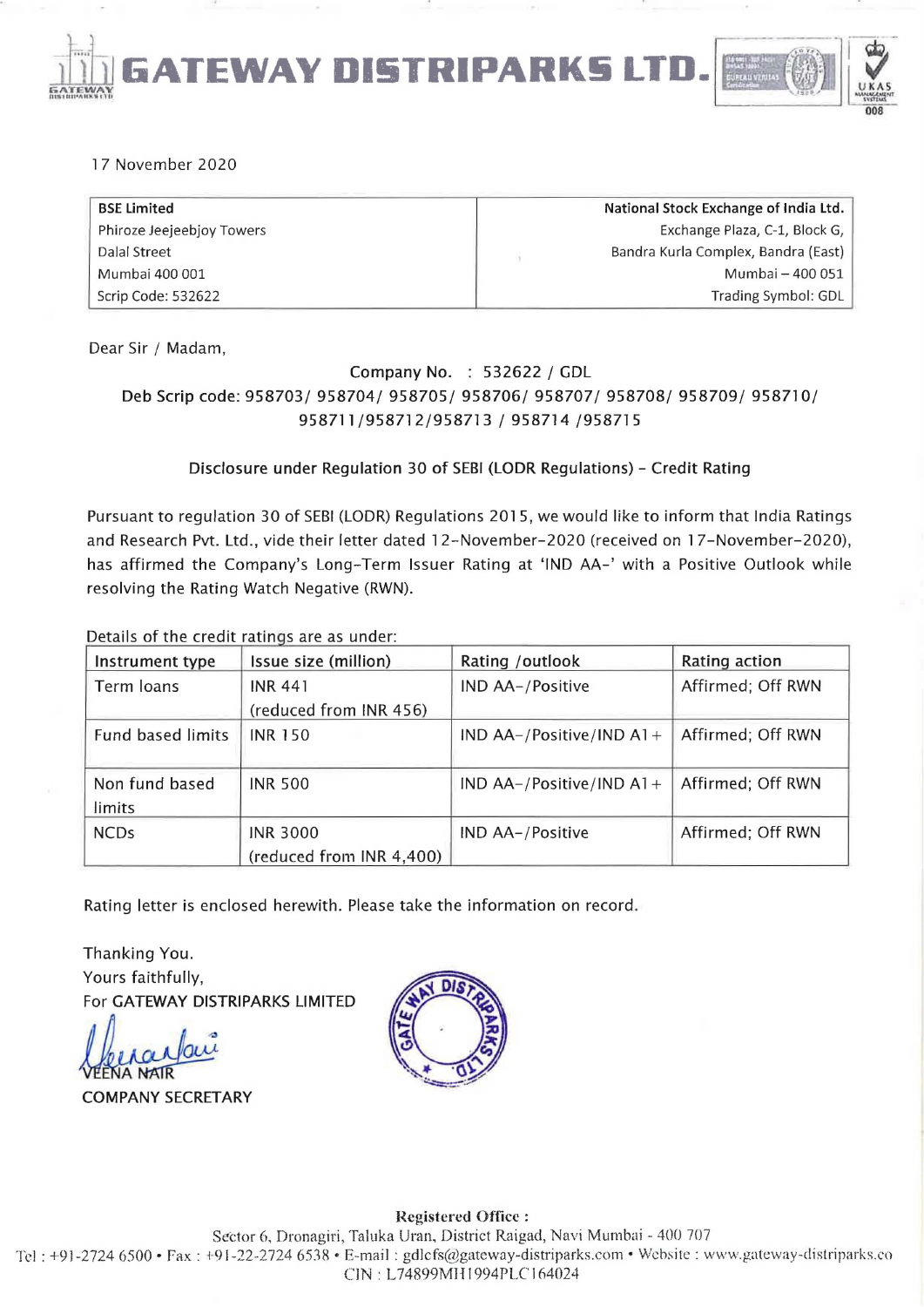

Mr. Sandeep Kumar Shaw Chief Finance Officer Gateway Distriparks Limited Sector 6, Donagiri, Taluka Uran, District Raigad, Navi Mumbai - 400700

November 12, 2020

*Dear Sir/Madam,*

#### *Re: Rating Letter for Bank Loan Ratings of Gateway Distriparks Limited*

India Ratings and Research (Ind-Ra) has affirmed Gateway Distriparks Limited's (GDL) Long-Term Issuer Rating at 'IND AA-' with a Positive Outlook while resolving the Rating Watch Negative (RWN). The instrument-wise rating actions are as follows:

| <b>Instrument Type</b>             | <b>Size of Issue (million)</b> | <b>Rating/Outlook</b>   | Rating Action    |
|------------------------------------|--------------------------------|-------------------------|------------------|
| Non-convertible debentures (NCDs)* | INR3,000                       | <b>IND AA-/Positive</b> | Affirmed: OffRWN |

#### \*Details in Annexure

In issuing and maintaining its ratings, India Ratings relies on factual information it receives from issuers and underwriters and from other sources India Ratings believes to be credible. India Ratings conducts a reasonable investigation of the factual information relied upon by it in accordance with its ratings methodology, and obtains reasonable verification of that information from independent sources, to the extent such sources are available for a given security.

The manner of India Ratings factual investigation and the scope of the third-party verification it obtains will vary depending on the nature of the rated security and its issuer, the requirements and practices in India where the rated security is offered and sold, the availability and nature of relevant public information, access to the management of the issuer and its advisers, the availability of pre-existing third-party verifications such as audit reports, agreed-upon procedures letters, appraisals, actuarial reports, engineering reports, legal opinions and other reports provided by third parties, the availability of independent and competent third-party verification sources with respect to the particular security or in the particular jurisdiction of the issuer, and a variety of other factors.

Users of India Ratings ratings should understand that neither an enhanced factual investigation nor any third-party verification can ensure that all of the information India Ratings relies on in connection with a rating will be accurate and complete. Ultimately, the issuer and its advisers are responsible for the accuracy of the information they provide to India Ratings and to the market in offering documents and other reports. In issuing its ratings India Ratings must rely on the work of experts, including independent auditors with respect to financial statements and attorneys with respect to legal and tax matters. Further, ratings are inherently forward-looking and embody assumptions and predictions about future events that by their nature cannot be verified as facts. As a result, despite any verification of current facts, ratings can be affected by future events or conditions that were not anticipated at the time a rating was issued or affirmed.

India Ratings seeks to continuously improve its ratings criteria and methodologies, and periodically updates the descriptions on its website of its criteria and methodologies for securities of a given type. The criteria and methodology used to determine a rating action are those in effect at the time the rating action is taken, which for public ratings is the date of the related rating action commentary. Each rating action commentary provides information about the criteria and methodology used to arrive at the stated rating, which may differ from the general criteria and methodology for the applicable security type posted on the website at a given time. For this reason, you should always consult the applicable rating action commentary for the most accurate information on the basis of any given public rating.

Ratings are based on established criteria and methodologies that India Ratings is continuously evaluating and updating. Therefore, ratings are the collective work product of India Ratings and no individual, or group of individuals, is solely responsible for a rating. All India Ratings reports have shared authorship. Individuals identified in an India Ratings report were involved in, but are not solely responsible for, the opinions stated therein. The individuals are named for contact purposes only.

Ratings are not a recommendation or suggestion, directly or indirectly, to you or any other person, to buy, sell, make or hold any investment, loan or security or to undertake any investment strategy with respect to any investment, loan or security or any issuer. Ratings do not comment on the adequacy of market price, the suitability of any investment, loan or security for a particular investor (including without limitation, any accounting and/or regulatory treatment), or the tax-exempt nature or taxability of payments made in respect of any investment, loan or security. India Ratings is not your advisor, nor is India Ratings providing to you or any other party any financial advice, or any legal, auditing, accounting, appraisal, valuation or actuarial services. A rating should not be viewed as a replacement for such advice or services. Investors may find India Ratings ratings to be important information, and India Ratings notes that you are responsible for communicating the contents of this letter, and any changes with respect to the rating, to investors.

It will be important that you promptly provide us with all information that may be material to the ratings so that our ratings continue to be appropriate. Ratings may be raised, lowered, withdrawn, or placed on Rating Watch due to changes in, additions to, accuracy of or the inadequacy of information or for any other reason India Ratings deems sufficient.

Nothing in this letter is intended to or should be construed as creating a fiduciary relationship between India Ratings and you or between India Ratings and any user of the ratings.

In this letter, "India Ratings" means India Ratings & Research Pvt. Ltd. and any successor in interest.

Delant

India Ratings & Research Private Limited A Fitch Group Company Level 16, Tower B Epitome, Building No. 5, DLF Cyber City, Phase-III, Gurugram - 122 002, Haryana, India Tel: +91 124 6687200 | Fax: +91 124 6687231 | CIN/LLPIN: U 67 100MH 1995FTC140049 | www.indiaratings.co.in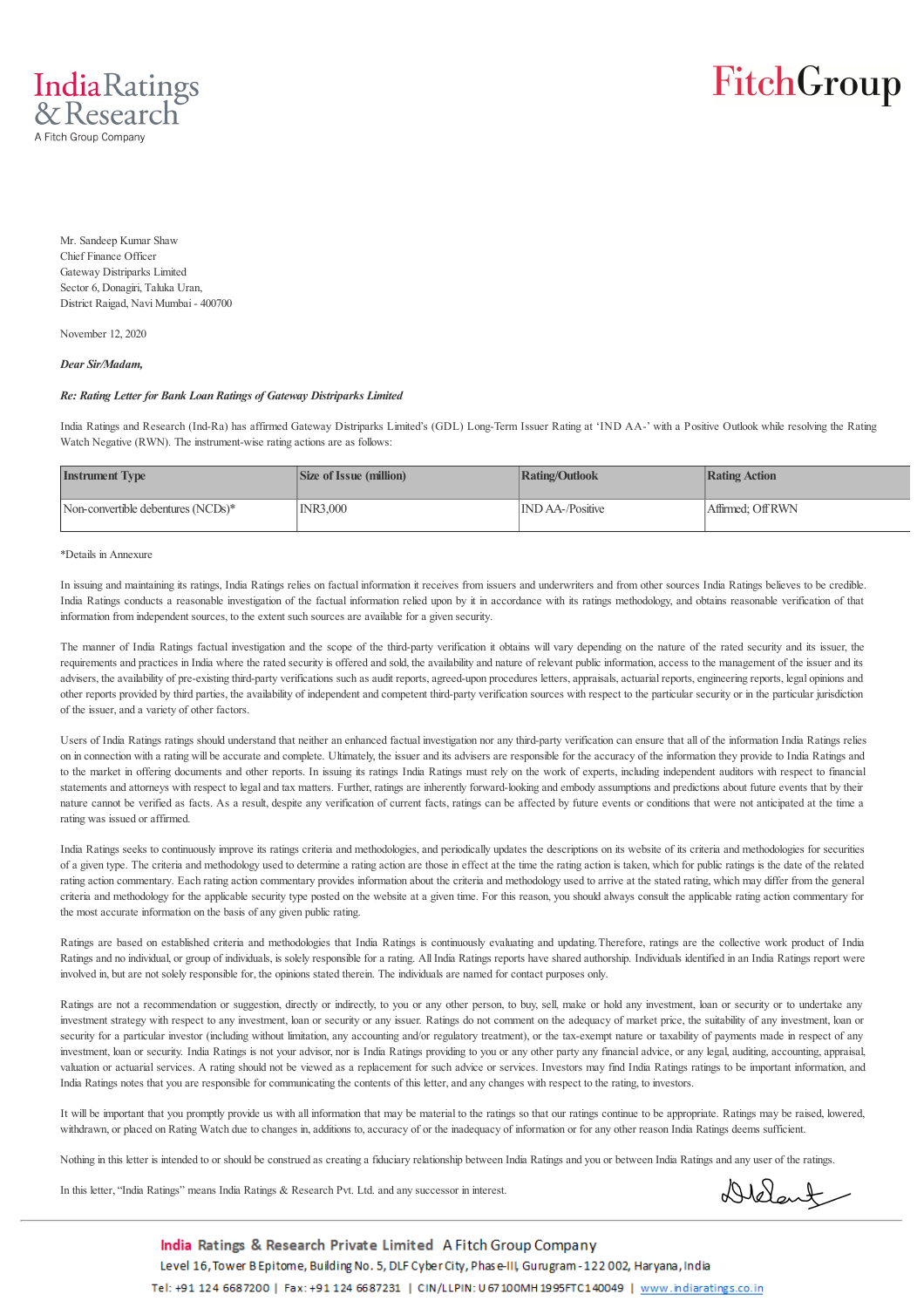



We are pleased to have had the opportunity to be of service to you. If we can be of further assistance, please contact the undersigned at +91 22 4000 1700.

Sincerely,

India Ratings

Diele  $\overline{\mathcal{X}}$ 

**Devendra Pant Senior Director**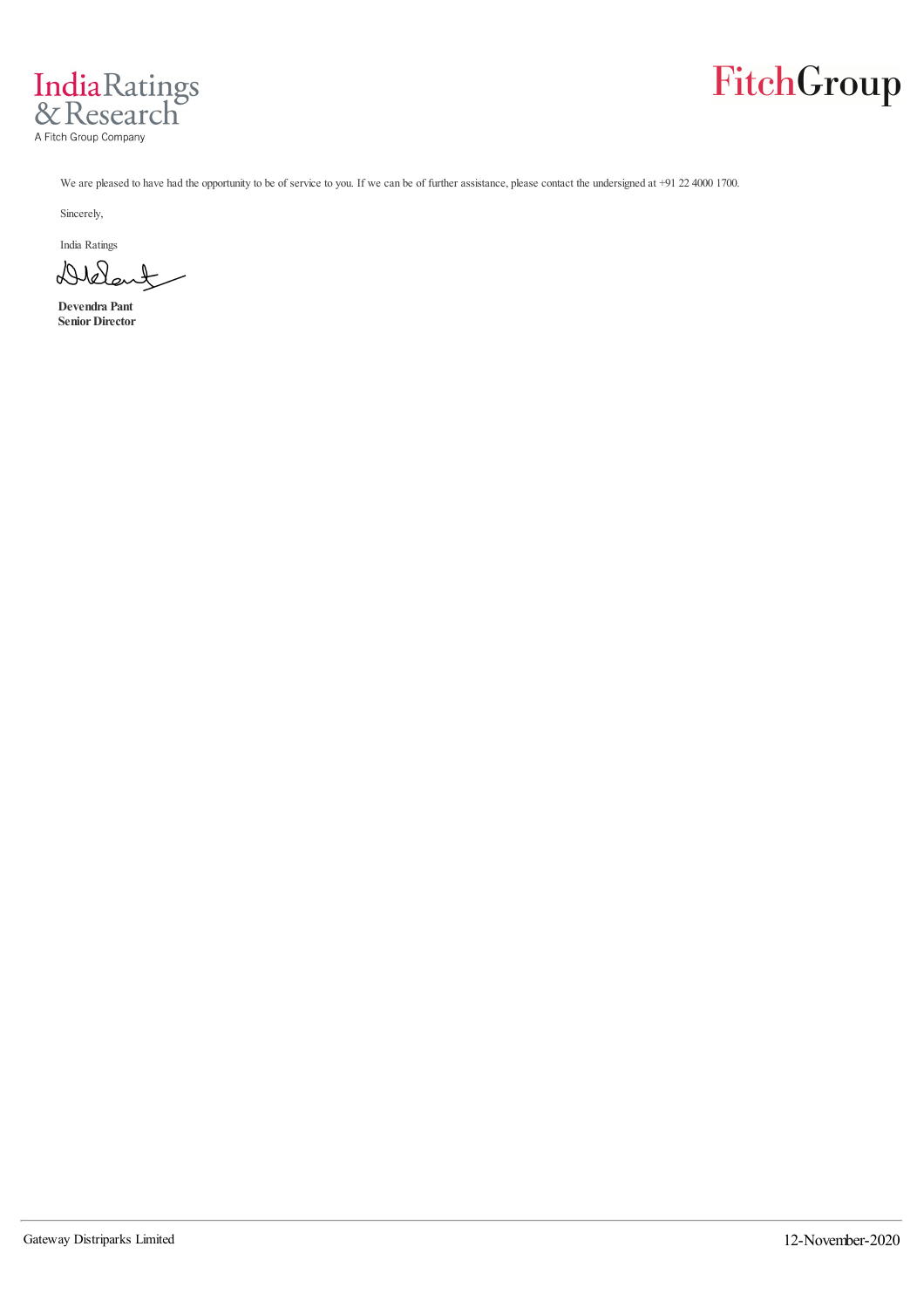

#### **Annexure: Facilities Breakup**

| <b>Instrument</b> | <b>ISIN</b>         | <b>Date of Issue</b> | Coupon Rate (%) | <b>Maturity Date</b> | <b>Rated Amount (million)</b> | <b>Rating/Outlook</b>   |
|-------------------|---------------------|----------------------|-----------------|----------------------|-------------------------------|-------------------------|
| <b>NCDs</b>       | INE852F07012        | 28 March 2019        | 11.25           | 7 April 2021         | <b>INR50</b>                  | <b>IND AA-/Positive</b> |
| <b>NCDs</b>       | <b>INE852F07020</b> | 28 March 2019        | 11.25           | 7 April 2022         | <b>INR100</b>                 | <b>IND AA-/Positive</b> |
| <b>NCDs</b>       | <b>INE852F07038</b> | 28 March 2019        | 11.25           | 7 April 2023         | <b>INR100</b>                 | <b>IND AA-/Positive</b> |
| <b>NCDs</b>       | INE852F07046        | 28 March 2019        | 11.25           | 7 April 2024         | <b>INR100</b>                 | <b>IND AA-/Positive</b> |
| <b>NCDs</b>       | <b>INE852F07053</b> | 28 March 2019        | 11.25           | 7 April 2025         | <b>INR100</b>                 | <b>IND AA-/Positive</b> |
| <b>NCDs</b>       | <b>INE852F07061</b> | 28 March 2019        | 11.25           | 7 April 2026         | <b>INR100</b>                 | <b>IND AA-/Positive</b> |
| <b>NCDs</b>       | INE852F07079        | 28 March 2019        | 11.50           | 7 April 2021         | <b>INR1,400</b>               | WD (paid in full)       |
| <b>NCDs</b>       | <b>INE852F07087</b> | 28 March 2019        | 11.50           | 7 April 2021         | <b>INR150</b>                 | <b>IND AA-/Positive</b> |
| <b>NCDs</b>       | <b>INE852F07095</b> | 28 March 2019        | 11.50           | 7 April 2022         | <b>INR400</b>                 | <b>IND AA-/Positive</b> |
| <b>NCDs</b>       | INE852F07103        | 28 March 2019        | 11.50           | 7 April 2023         | <b>INR450</b>                 | <b>IND AA-/Positive</b> |
| <b>NCDs</b>       | <b>INE852F07111</b> | 28 March 2019        | 11.50           | 7 April 2024         | <b>INR450</b>                 | <b>IND AA-/Positive</b> |
| <b>NCDs</b>       | INE852F07129        | 28 March 2019        | 11.50           | 7 April 2025         | <b>INR450</b>                 | <b>IND AA-/Positive</b> |
| <b>NCDs</b>       | <b>INE852F07137</b> | 28 March 2019        | 11.50           | 7 April 2026         | <b>INR550</b>                 | <b>IND AA-/Positive</b> |
|                   | <b>Total</b>        |                      |                 |                      | <b>INR3,000</b>               |                         |

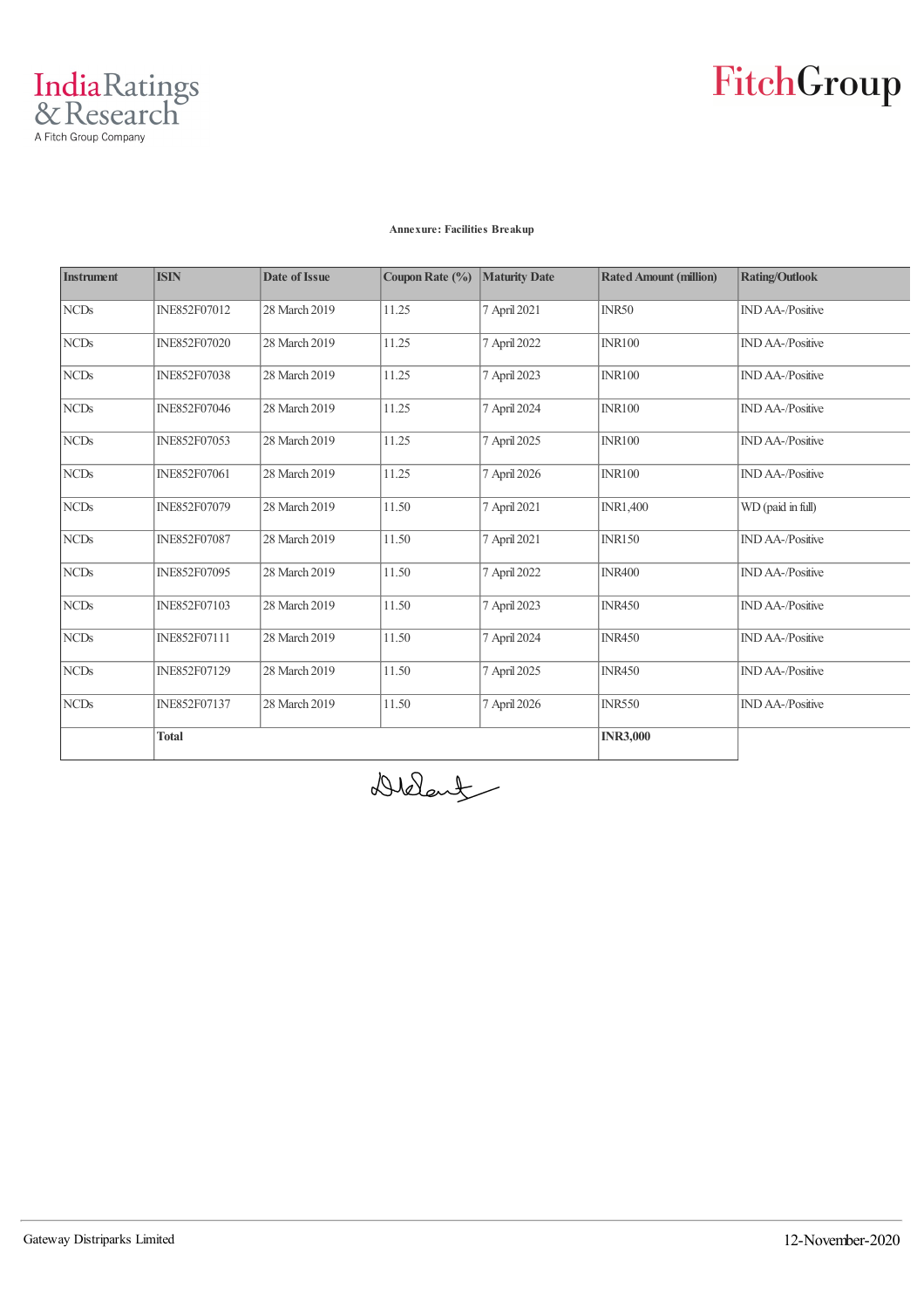

Mr. Sandeep Kumar Shaw Chief Finance Officer Gateway Distriparks Limited Sector 6, Donagiri, Taluka Uran, District Raigad, Navi Mumbai - 400700

November 12, 2020

### *Dear Sir/Madam,*

#### *Re: Rating Letter for Bank Loan Ratings of Gateway Distriparks Limited*

India Ratings and Research (Ind-Ra) has affirmed Gateway Distriparks Limited's (GDL) Long-Term Issuer Rating at 'IND AA-' with a Positive Outlook while resolving the Rating Watch Negative (RWN). The instrument-wise rating actions are as follows:

| <b>Instrument Type</b> | <b>Maturity Date</b> | <b>Size of Issue (million)</b> | <b>Rating/Outlook</b>                         | <b>Rating Action</b> |
|------------------------|----------------------|--------------------------------|-----------------------------------------------|----------------------|
| Term loans             | March 2024           | INR441<br>(reduced)<br>INR456  | from IND AA-/Positive                         | Affirmed; Off RWN    |
| Fund-based limits      |                      | <b>INR150</b>                  | $\overline{\text{IND AA-}}$ /Positive/IND A1+ | Affirmed; Off RWN    |
| Non-fund-based limits  |                      | <b>INR500</b>                  | $\overline{\text{IND AA-}}$ /Positive/IND A1+ | Affirmed; Off RWN    |

In issuing and maintaining its ratings, India Ratings relies on factual information it receives from issuers and underwriters and from other sources India Ratings believes to be credible. India Ratings conducts a reasonable investigation of the factual information relied upon by it in accordance with its ratings methodology, and obtains reasonable verification of that information from independent sources, to the extent such sources are available for a given security.

The manner of India Ratings factual investigation and the scope of the third-party verification it obtains will vary depending on the nature of the rated security and its issuer, the requirements and practices in India where the rated security is offered and sold, the availability and nature of relevant public information, access to the management of the issuer and its advisers, the availability of pre-existing third-party verifications such as audit reports, agreed-upon procedures letters, appraisals, actuarial reports, engineering reports, legal opinions and other reports provided by third parties, the availability of independent and competent third-party verification sources with respect to the particular security or in the particular jurisdiction of the issuer, and a variety of other factors.

Users of India Ratings ratings should understand that neither an enhanced factual investigation nor any third-party verification can ensure that all of the information India Ratings relies on in connection with a rating will be accurate and complete. Ultimately, the issuer and its advisers are responsible for the accuracy of the information they provide to India Ratings and to the market in offering documents and other reports. In issuing its ratings India Ratings must rely on the work of experts, including independent auditors with respect to financial statements and attorneys with respect to legal and tax matters. Further, ratings are inherently forward-looking and embody assumptions and predictions about future events that by their nature cannot be verified as facts. As a result, despite any verification of current facts, ratings can be affected by future events or conditions that were not anticipated at the time a rating was issued or affirmed.

India Ratings seeks to continuously improve its ratings criteria and methodologies, and periodically updates the descriptions on its website of its criteria and methodologies for securities of a given type. The criteria and methodology used to determine a rating action are those in effect at the time the rating action is taken, which for public ratings is the date of the related rating action commentary. Each rating action commentary provides information about the criteria and methodology used to arrive at the stated rating, which may differ from the general criteria and methodology for

> India Ratings & Research Private Limited A Fitch Group Company Level 16, Tower B Epitome, Building No. 5, DLF Cyber City, Phase-III, Gurugram - 122 002, Haryana, India Tel: +91 124 6687200 | Fax: +91 124 6687231 | CIN/LLPIN: U 67 100MH 1995FTC140049 | www.indiaratings.co.in

Delant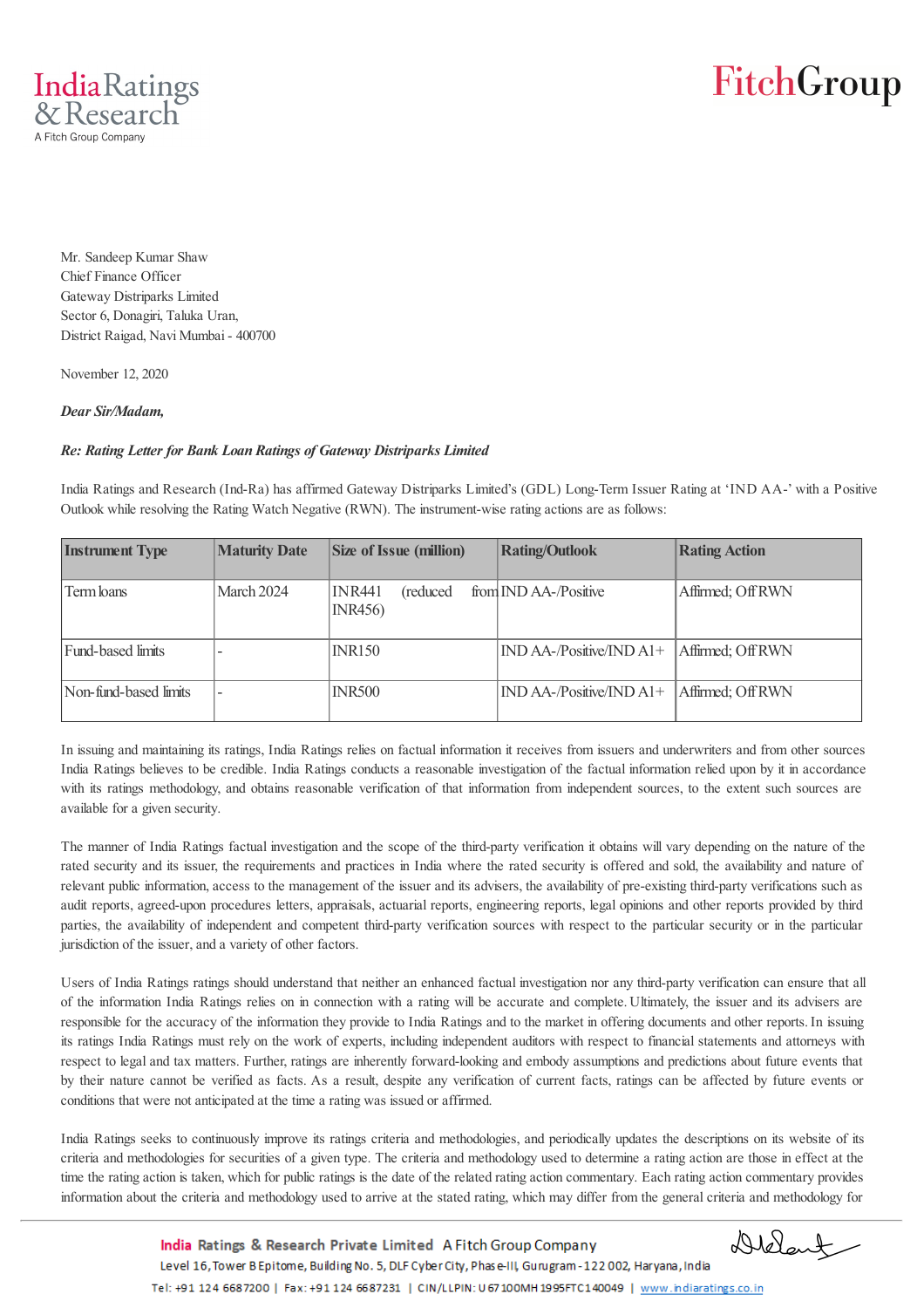

the applicable security type posted on the website at a given time. For this reason, you should always consult the applicable rating action commentary for the most accurate information on the basis of any given public rating.

Ratings are based on established criteria and methodologies that India Ratings is continuously evaluating and updating. Therefore, ratings are the collective work product of India Ratings and no individual, or group of individuals, is solely responsible for a rating. All India Ratings reports have shared authorship. Individuals identified in an India Ratings report were involved in, but are not solely responsible for, the opinions stated therein. The individuals are named for contact purposes only.

Ratings are not a recommendation or suggestion, directly or indirectly, to you or any other person, to buy, sell, make or hold any investment, loan or security or to undertake any investment strategy with respect to any investment, loan or security or any issuer. Ratings do not comment on the adequacy of market price, the suitability of any investment, loan or security for a particular investor (including without limitation, any accounting and/or regulatory treatment), or the tax-exempt nature or taxability of payments made in respect of any investment, loan or security. India Ratings is not your advisor, nor is India Ratings providing to you or any other party any financial advice, or any legal, auditing, accounting, appraisal, valuation or actuarial services. A rating should not be viewed as a replacement for such advice or services. Investors may find India Ratings ratings to be important information, and India Ratings notes that you are responsible for communicating the contents of this letter, and any changes with respect to the rating, to investors.

It will be important that you promptly provide us with all information that may be material to the ratings so that our ratings continue to be appropriate. Ratings may be raised, lowered, withdrawn, or placed on Rating Watch due to changes in, additions to, accuracy of or the inadequacy of information or for any other reason India Ratings deems sufficient.

Nothing in this letter is intended to or should be construed as creating a fiduciary relationship between India Ratings and you or between India Ratings and any user of the ratings.

In this letter, "India Ratings" means India Ratings & Research Pvt. Ltd. and any successor in interest.

We are pleased to have had the opportunity to be of service to you. If we can be of further assistance, please contact the undersigned at +91 22 4000 1700.

Sincerely,

India Ratings

 $AMA_{n+1}$ 

**Devendra Pant Senior Director**